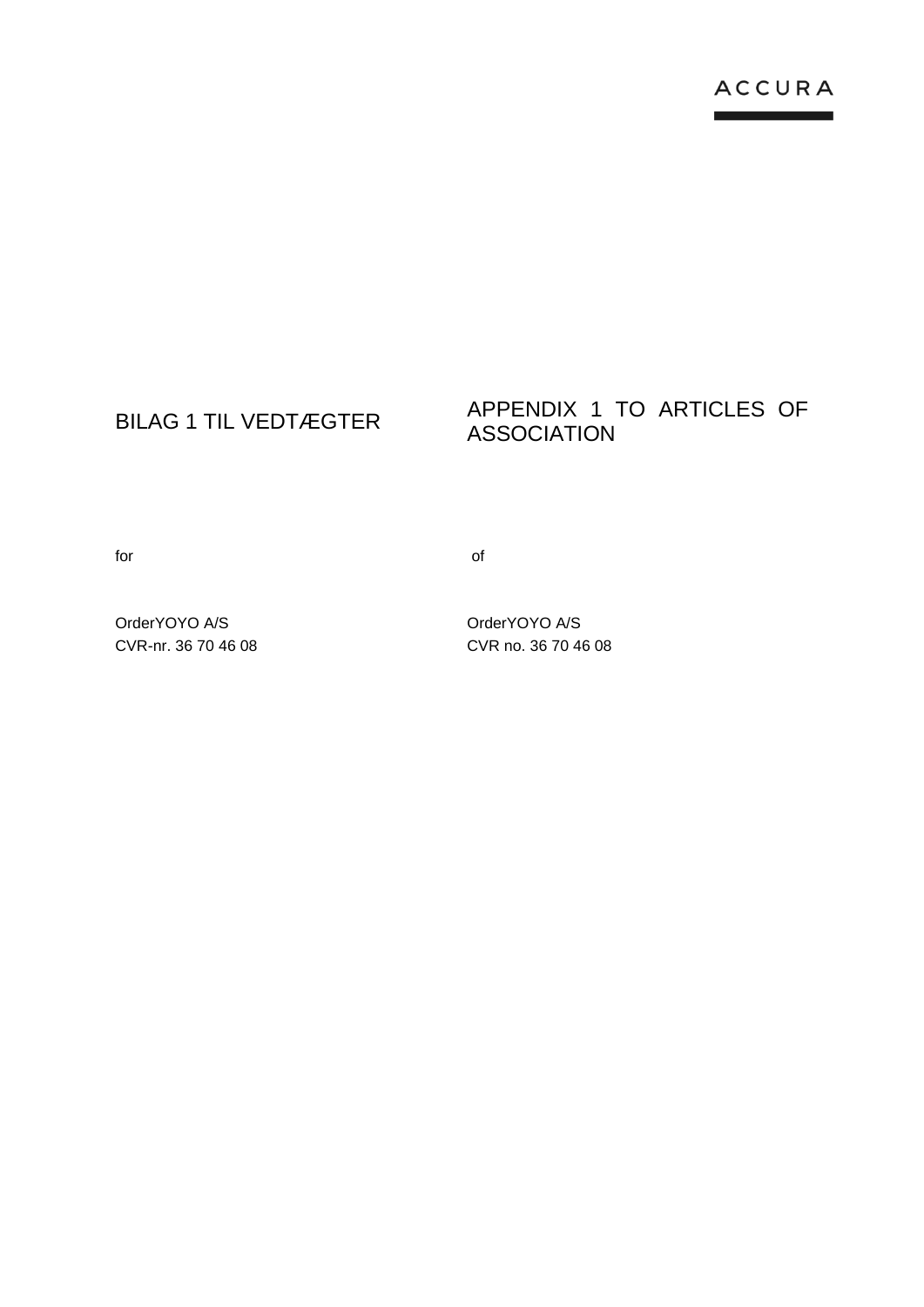### **1 BESLUTNINGEN 1 DECISION**

 $1.1$ I henhold til bemyndigelsen i vedtægter- 1.1 nes punkt 6 er bestyrelsen i OrderYOYO A/S, CVR-nr. 36 70 46 08, ("Selskabet") bemyndiget til at udstede, ad én eller flere gange, op til 9.679.158 warrants, ("Tegningsoptioner") til en række nøglemedarbejdere, direktionsmedlemmer, bestyrelsesmedlemmer og andre efter bestyrelsens valg (hver for sig "Indehaveren" og samlet "Indehaverne"). Bestyrelsen kan desuden beslutte at foretage den dertilhørende kapitalforhøjelse.

# **2 VEDERLAG FOR TEGNINGSOPTIO-NERNE**

- $2.1$ Tegningsoptionerne udstedes vederlagsfrit.
- $2.2$ Selskabet skal føre en fortegnelse over 2.2 udstedte Tegningsoptioner.

# **3 TEGNINGSKURS 3 WARRANT VALUE**

- $3.1$ Hver Tegningsoption giver, når denne er modnet, Indehaveren ret, men ikke pligt til at tegne én ny aktie á DKK 0,01 i Selskabet.
- $3.2$ I henhold til dette warrantprogram kan bestyrelsen i) udstede op til 1.711.468 Tegningsoptioner ad én gang til en udnyttelseskurs på DKK 1,22 ii) udstede op til 3.974.628 Tegningsoptioner ad én eller flere gange til en udnyttelseskurs på DKK 13,60, og iii) udstede op til 4.196.301 Tegningsoptioner ad én eller flere gange til en udnyttelseskurs på DKK 13,60 eller til en

Pursuant to the authorisation in section 6 in the articles of association, the board of directors in OrderYOYO A/S, CVR no 36 70 46 08, ("Company") is authorised to issue up to 9,679,158 warrants ("Warrants") on one or more occasions to a number of the Company's key employees, members of the executive management and board of directors and shareholders and others as determined by the board of directors (each referred to as a "Warrant Holder" and together the "Warrant Holders"). At the same time, the board of directors can to implement the related capital increase.

### **2 PAYMENT FOR THE WARRANTS**

- The Warrants will be issued free of charge.
- The Company shall maintain a register of issued Warrants.

- Each Warrant, upon vesting, gives the Warrant Holder the right, but not the obligation, to subscribe for one new share of DKK 0.01.
- Under this warrant program, the board of directors can i) issue up to 1,711,468 Warrants on one occasion at a strike price of DKK 1.22, ii) issue up to 3,974,628 Warrants on one or more occasions at a strike price of DKK 13.60 and iii) issue up to 4,196,301 Warrants on one or more occasions at a strike price of DKK 13.60 or at a strike price determined at the board of directors' discretion.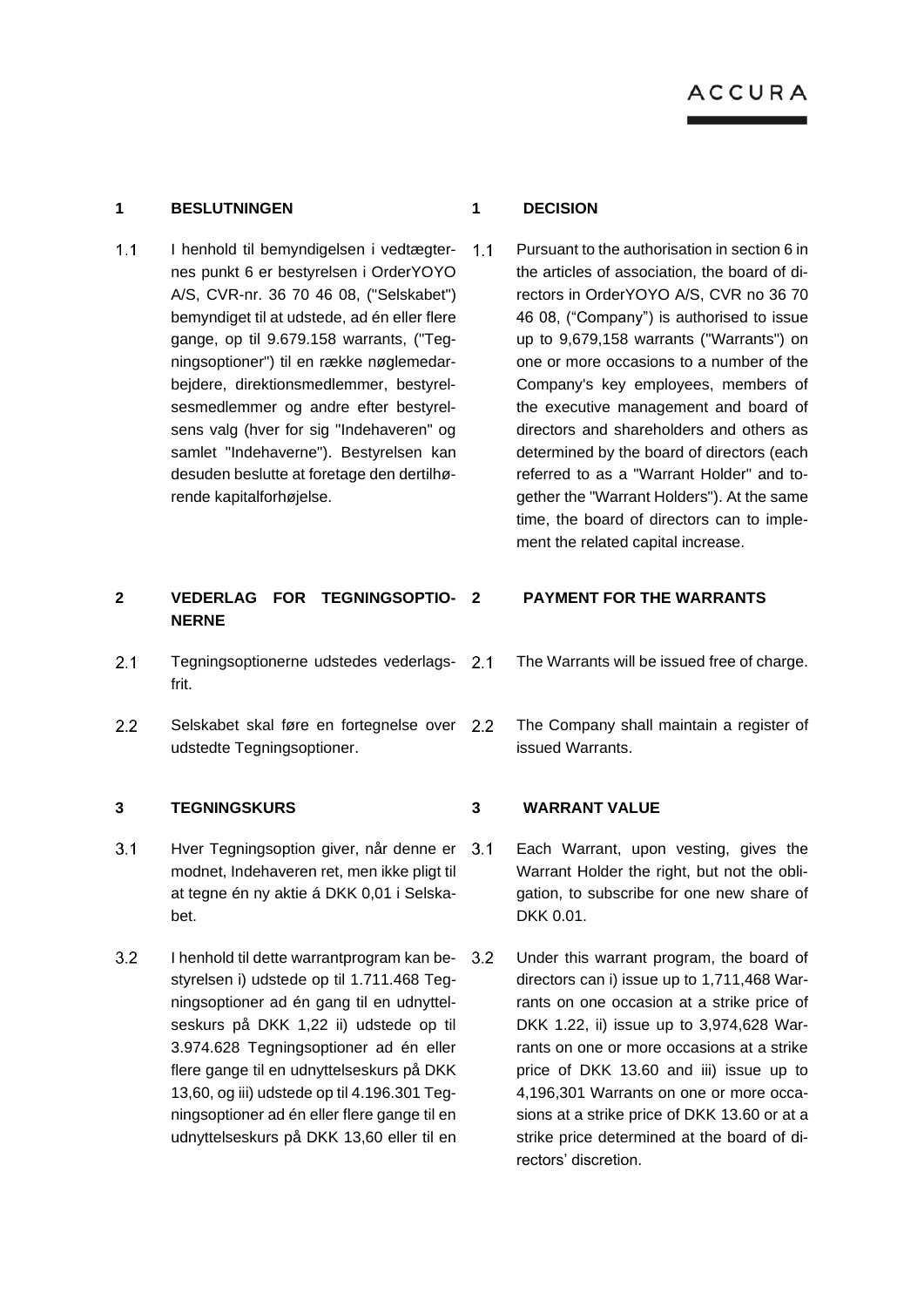udnyttelseskurs fastsat efter bestyrelsens skøn.

 $3.3$ Underbilag 1.A til vedtægterne indeholder en oversigt over det samlede antal Tegningsoptioner udstedt i henhold til dette bilag 1, herunder detaljer om tildelingsdato, tegningspris og udnyttelsesperiode.

# **4 TILDELING, MODNING OG UDNYT-TELSE AF TEGNINGSOPTIONER**

 $4.1$ **Tildeling** 

> Tegningsoptionerne tildeles i henhold til bemyndigelsen i Selskabets vedtægter.

### $4.2$ Modning

Tegningsoptionerne modnes successivt hver måned eller som nærmere fastsat af bestyrelsen i forbindelse med tildelingen, jf. dog punkt [5.](#page-4-0) Ikke modnede Tegningsoptioner kan ikke udnyttes.

# Udnytttelse

- 4.3 Udnyttelse af Tegningsoptioner kan ske inden for en periode fastsat af bestyrelsen ved tildelingen.
- 4.4 Indehaveren kan uigenkaldeligt udnytte de modnede Tegningsoptioner i en periode på 14 bankdage ("Udnyttelsesvinduet") efter offentliggørelsen af Selskabets halvårsrapport eller årsrapport (eller Selskabets kvartalsrapport, hvis kvartalsrapporter offentliggøres), alt efter hvad der sker først efter udløbet af den modningsperiode, der er anført i warrantaftalen.

Sub-appendix 1A to the articles of association includes an overview of the total amount of warrants granted pursuant to appendix A, including details regarding grant date, subscription price and exercise period.

# **4 GRANT, VESTING AND EXERCISE OF THE WARRANTS**

 $4.1$ **Grant** 

> Warrants are granted pursuant to the Company's Articles of Association.

### $4.2$ Vesting

Warrants vest successively on a montly basis or according to the terms of vesting stipulated by the resolution by the board of directors on granting, cf. Sectio[n 5.](#page-4-0) Warrants not vested cannot be exercised.

# Exercise

- Exercise of warrants can take within a period as stipulated by the board of directors upon granting.
- The Warrant Holder may irrevocably exercise the vested Warrants during a period of 14 business days (the "Exercise Window") following the publication of the Company's half-yearly report or annual report (or quarterly report of the Company if initiating publishing of quarterly reports) whatever comes first after the end of the specific vesting period set out in the warrant agreement.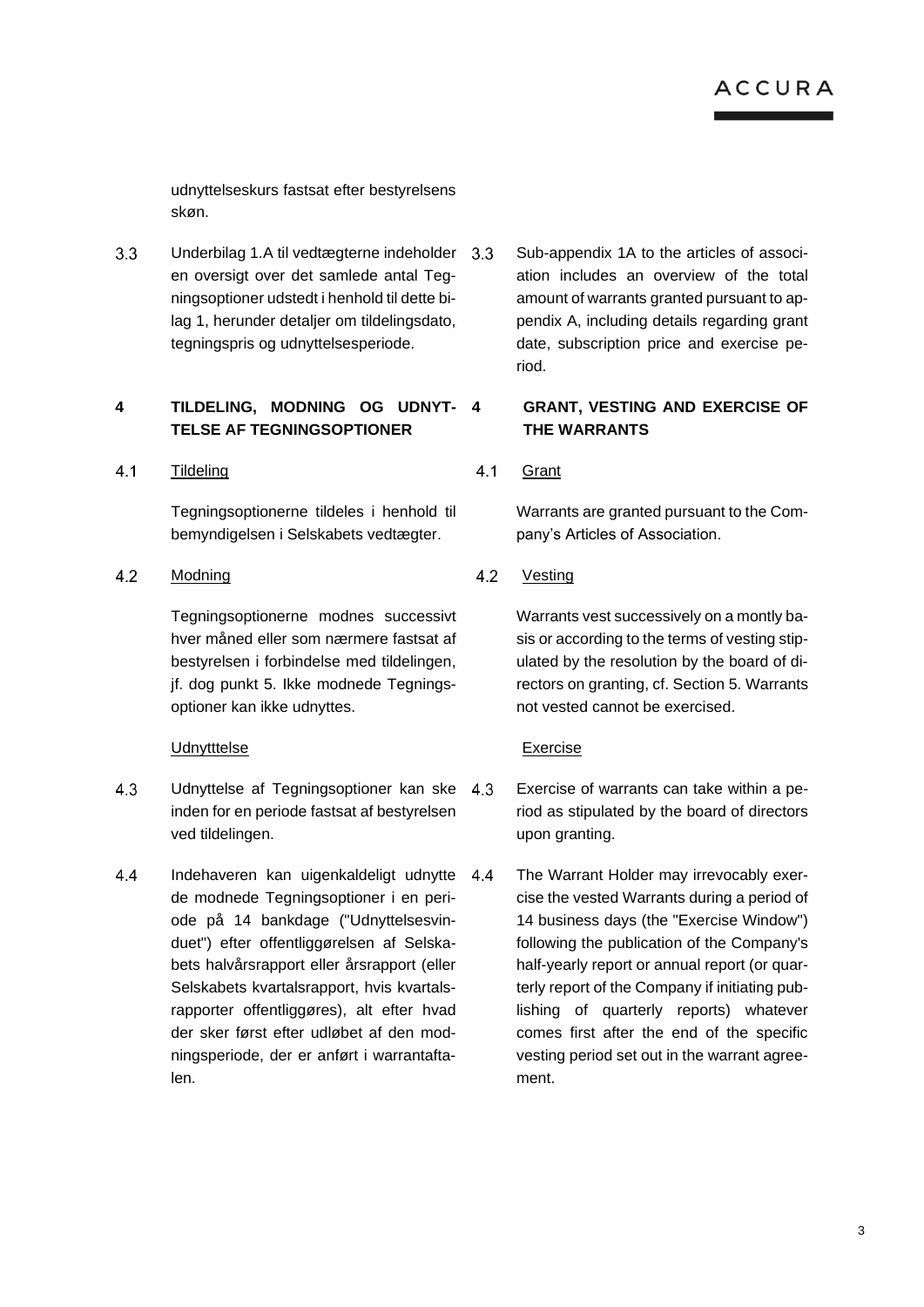Indehaveren skal udnytte Tegningsoptionerne senest 12 måneder efter udløbet af Modningsperioden ("Udnyttelsesperioden") ved at give skriftlig meddelelse til formanden for bestyrelsen senest kl. 12.00 den sidste dag i Udnyttelsesvinduet inden for Udnyttelsesperioden ("Udnyttelsesmeddelelsen"). Udnyttelsesmeddelelsen skal være underskrevet af Indehaveren og angive det antal Tegningsoptioner, som Indehaveren ønsker at udnytte. Indehaveren skal følge Selskabets instrukser ved betaling af udnyttelseskursen for det antal Tegningsoptioner, som Indehaveren ønsker at udnytte, således at Selskabet har modtaget beløbet senest kl. 12.00 den sidste dag i Udnyttelsesvinduet inden for Udnyttelsesperioden. Hvis Indehaveren ikke betaler den fulde udnyttelseskurs Værdi af Tegningsoptionerne, bortfalder Udnyttelsesmeddelelsen automatisk uden varsel eller kompensation.

- 4.5 Indehaveren er alene berettiget til at udnytte Tegningsoptioner én gang. Indehaveren er berettiget til at udnytte alle eller dele af sine Tegningsoptioner i Udnyttelsesperioden. Enhver Tegningsoption, der ikke er blevet udnyttet i henhold til en Udnyttelsesmeddelelse, vil bortfalde og blive annulleret uden meddelelse eller kompensation, ligesom enhver Tegningsoption, der ikke er udnyttet ved udløbet af Udnyttelsesperioden, vil bortfalde og blive annulleret uden meddelelse eller kompensation.
- 4.6 Indehaveren skal i forbindelse med udnyttelsen af Tegningsoptionerne overholde lovmæssige krav og bestemmelser vedrørende aktiehandel, Nasdaq First North Growth Market Rulebook og Selskabets interne regler vedrørende insiderhandel. Hvis lovmæssige krav og bestemmelser

The Warrants must be exercised by the Warrant Holder no later than 12 months after the end of the Vesting Period ("Exercise Period") by delivering a written notice to the chairman of the board of directors no later than 12 a.m. CET on the last day of the relevant Exercise Window within the Exercise Period ("Exercise Notice"). The Exercise Notice must be signed by the Warrant Holder and state the number of Warrants that the Warrant Holder wants to exercise. The Warrant Holder must follow the instructions from the Company to pay the exercise price for the number of Warrants that the Warrant Holder wants to exercise, to the effect that the amount is received by the Company no later than 12 a.m. CET on the last day of the relevant Exercise Window within the Exercise Period. If the Warrant Holder does not pay the full exercise price for the Warrants, the Exercise Notice will be cancelled automatically without notice or compensation.

- The Warrant Holder is only entitled to exercise the Warrants once. Warrant Holder can exercise all or only a part of his Warrants during the Exercise period. Any Warrants that have not been exercised pursuant to the Exercise Notice will be cancelled automatically without notice or compensation, and any Warrants that have not been exercised by the expiry of the Exercise period will be cancelled automatically and without further notice at the expiry of the Exercise period.
- The Warrant Holder must in connection with exercise of the Warrants comply with statutory requirements and regulations relating to trading of stocks, Nasdaq First North Growth Market Rulebook and the Company's internal rules on insider trad-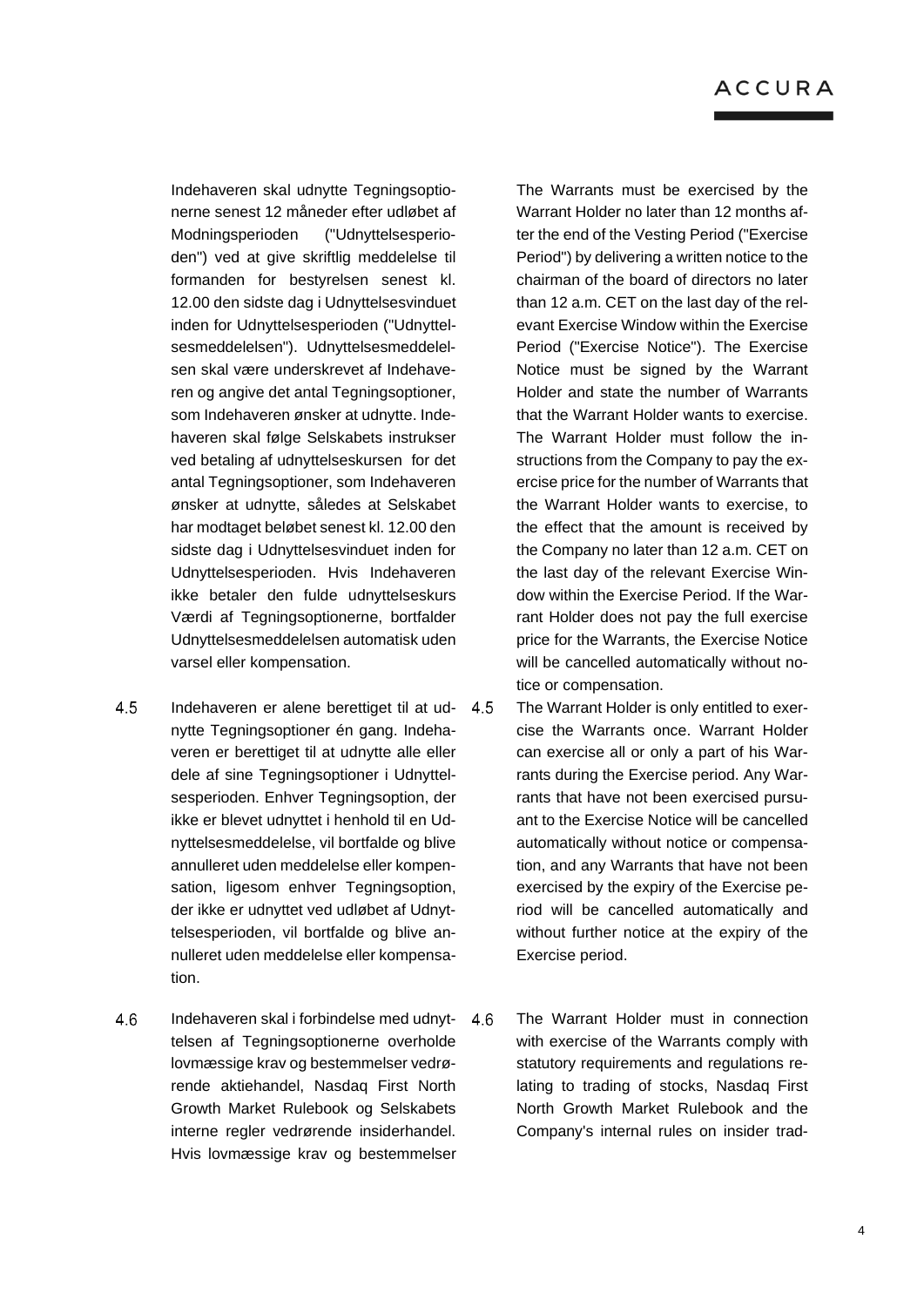vedrørende aktiehandel, Nasdaq First North Growth Market Rulebook og/eller Selskabets interne regler vedrørende insiderhandel forhindrer Indehaveren i at udnytte sine Tegningsoptioner i et Udnyttelsesvindue på grund af Indehaverens eller Selskabets besiddelse af intern viden, som defineret i Markedsmisbrugsforordningen, kan Indehaveren udnytte Tegningsoptionerne i det første Udnyttelsesvindue, hvor Indehaveren eller Selskabet ikke længere er i besiddelse af intern viden.

4.7 Såfremt der gennemføres et Exit i over- 4.7 ensstemmelse med punkt 3, skal alle Tegningsoptioner tildeles øjeblikkeligt ("Accelereret Vesting"), og Indehaveren kan udnytte alle sine Tegningsoptioner forud for gennemførelse af likvidationen, opløsningen, fusionen, spaltningen eller salget.

# **5 UDNYTTELSE AF TEGNINGSOPTIO-NER I FORBINDELSE MED EXIT**

- $5.1$ Ved "Exit" forstås udtømmende følgende situationer:
- 5.1.1 Hvis en køber, eller personer, som handler i forståelse med en køber, afgiver og underskriver et overtagelsestilbud på Selskabet og erhverver mere end 50% af aktiekapitalen eller stemmerne i Selskabet.
- 5.1.2 Selskabets aktier afnoteres fra handel på Nasdaq First North Growth Market Denmark. Det skal dog bemærkes, at denne afnotering, der er efterfulgt af en optagelse til handel af aktierne på et reguleret marked eller en anden markedsplads, ikke medfører Accelereret Vesting.

ing. If statutory requirements and regulations relating to trading of stocks, the Nasdaq First North Growth Market Rulebook and/or the Company's internal rules on insider trading hinder the Warrant Holder from exercising his/her Warrants during an Exercise Window due to the Warrant Holder's or the Company's possession of inside information, as defined in the Market Abuse Regulation, the Warrant Holder may exercise the Warrants during the first Exercise Window in which the Warrant Holder or the Company no longer is in possession of inside information.

In the event of an "Exit" as listed in clause 3, Warrant Holder will receive all Warrants immediately ("Accelerated Vesting") and the Warrant Holder may exercise all Warrants prior to the liquidation, dissolution, merger, demerger or sale of the Company.

# <span id="page-4-0"></span>**EXERCISE OF WARRANTS IN CON-NECTION WITH AN EXIT**

- An "Exit" is defined as follows:
- Where a buyer, or persons acting in concert with a buyer, submits and executes a take-over offer on the Company and acquires more than 50% of the share capital or votes of the Company.
- The shares of the Company are delisted from trading on Nasdaq First North Growth Market Denmark, noting, however that such delisting followed by an admission to trading of the shares on a regulated market or another marketplace shall not result in Accelerated Vesting.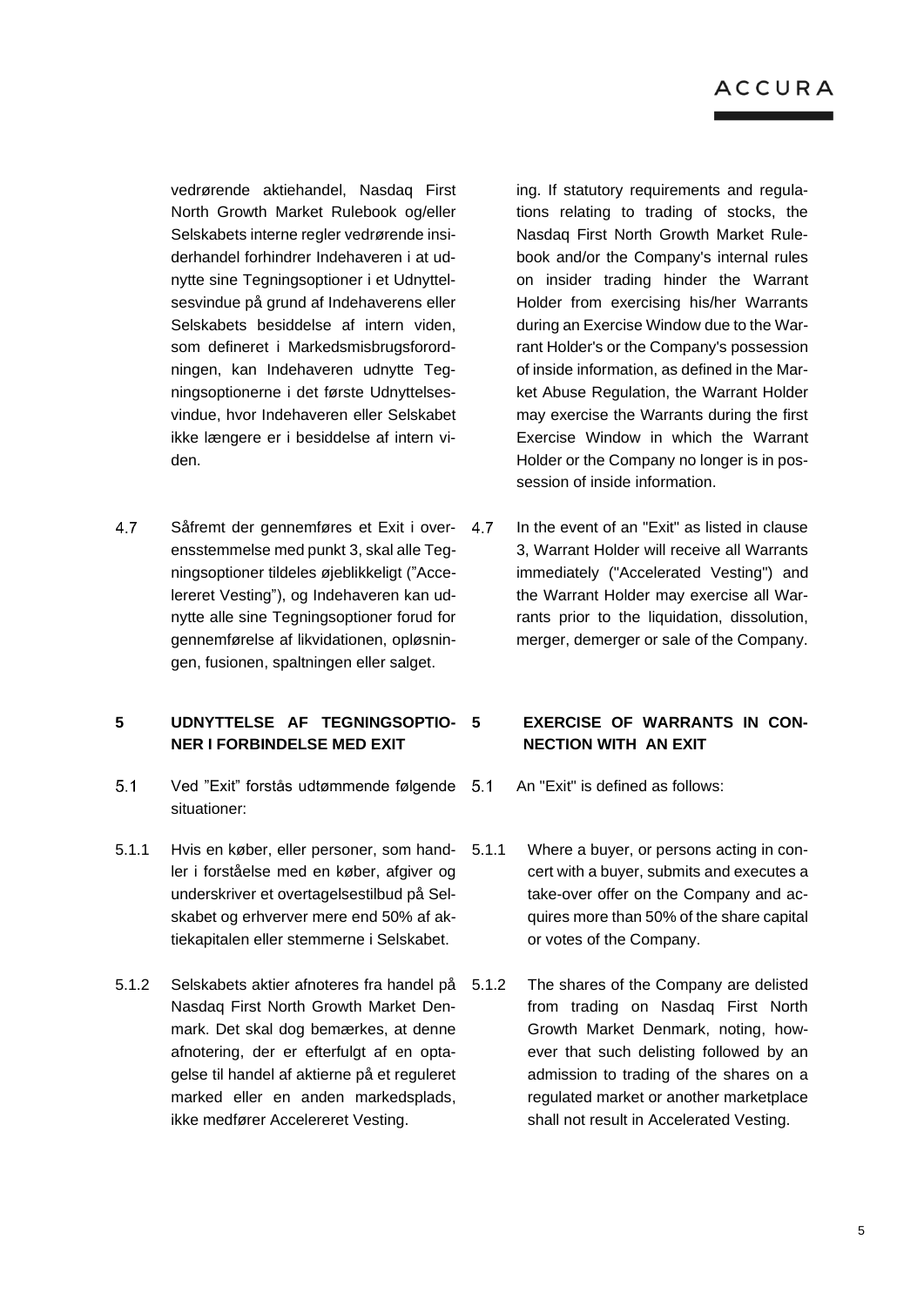- 5.1.3 Et salg af Selskabets aktiviteter, herunder et salg af alle eller en væsentlig del af Selskabets aktiver.
- 5.1.4 Opløsning af Selskabet ved fusion eller spaltning, forudsat at Selskabets kapitalejere primært modtager kontant betaling og/eller betaling i form af noterede kapitalandele, eller hvis der sker likvidiation af Selskabet.
- $5.2$ Procedure for udnyttelse af Tegningsopti- 5.2 oner i forbindelse med et Exit af Selskabet:
- 5.2.1 Forud for Exit skal Selskabet give Warrant Indehaverne en skriftlig meddelelse pr. anbefalet brev eller e-mail indeholdende følgende oplysninger:
- 5.2.1.1 Oplysning om, at Exit kan være forestå-5.2.1.1 Information that an Exit may be forthcomende.
- 5.2.1.2 Oplysning om den forventede salgs- 5.2.1.2 Information on the anticipated sales price/ pris/den forventede børsintroduktionskurs/det forventede likvidationsprovenu/det forventede kontantprovenu, afhængigt af den forventede Exit-metode. Forudsat, at salgsprisen etc. er kendt på tidspunktet for afsendelsen af meddelelsen og kan blive oplyst til Indehaveren.
- 5.2.1.3 Oplysning om den periode, hvor Teg-5.2.1.3 Information on the period in which the ningsoptioner kan udnyttes ("Exit-udnyttelsesperioden"). Den sidste dag i Exit-udnyttelsesperioden skal ligge mindst 10 bankdage efter Selskabets afgivelse af meddelelse efter dette, jf. punkt 5.2.1.
- 5.2.1.4 Oplysning om, hvortil Værdien af Teg-5.2.1.4 Information on where Warrant Holder can ningsoptionerne for udnyttelsen af Tegningsoptionerne skal indbetales (f.eks. bank og kontonummer).
- 5.1.3 A sale of the Company's activities, including a sale of all or a material part of the Company's assets.
- Dissolution of the Company by merger or demerger, provided that the shareholders of the Company are paid mainly in cash and/or listed shares, or in case of a liquidation of the Company.
- Procedures for the exercise of Warrants in the event of a Exit of the Company:
- Prior to an Exit, the Company must give the Warrant Holders written notice by registered post or email containing the following information:
- ing.
- the anticipated liquidation proceeds/the anticipated cash proceeds, depending on the anticipated Exit method, provided that the sales price etc. is known at the time when the notice is sent and may be disclosed to Warrant Holder.
- Warrants can be exercised (the "Exit-exercise period"). The last day in the Exit-exercise period must be at least 10 business days after the Company's disclosure of information according to clause 5.2.1.
- pay up the Warrant Value to exercise his Warrants (e.g. bank and account number).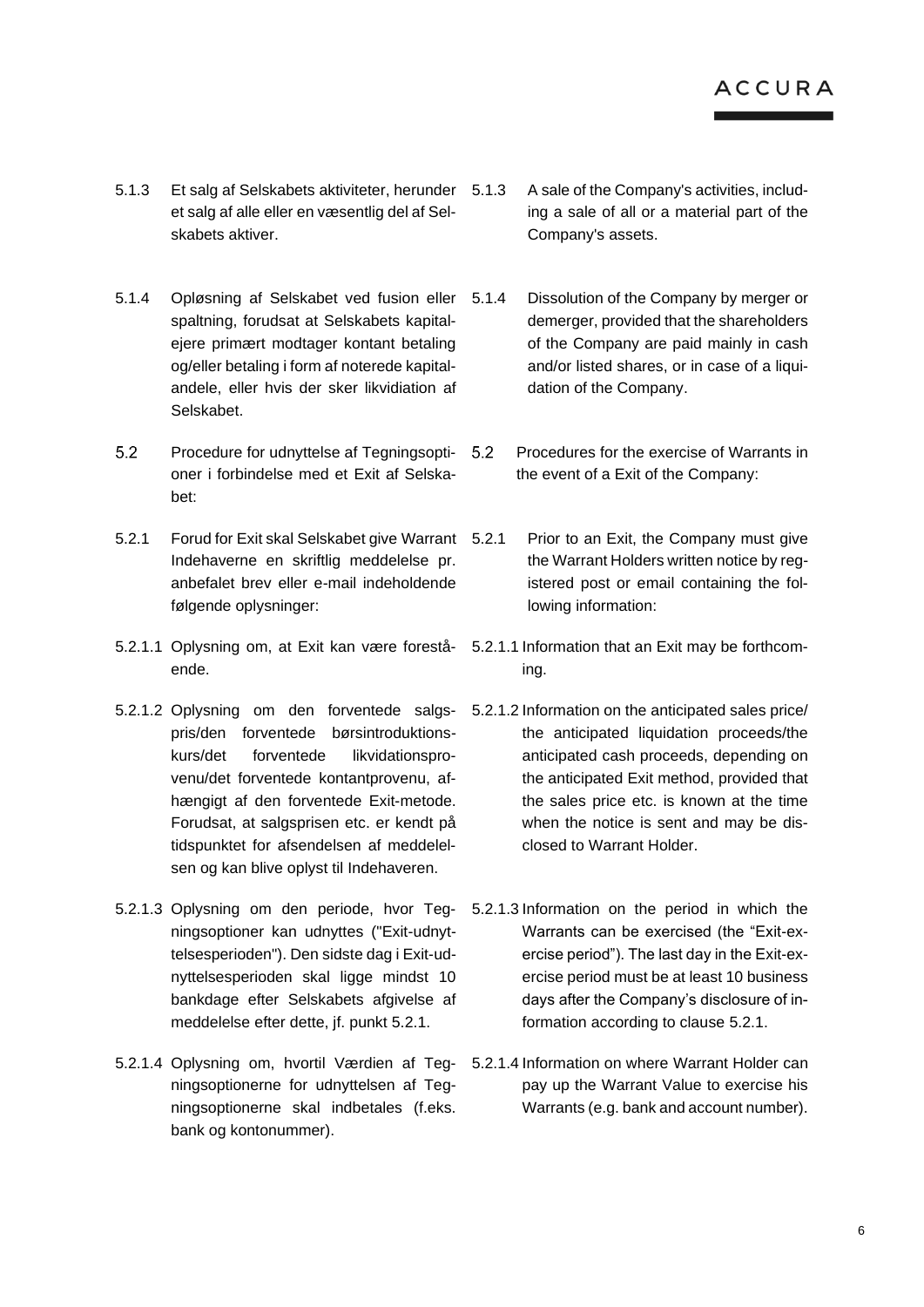- 5.2.1.5 Selskabet er berettiget til at sende med-5.2.1.5 The Company is entitled to forward the nodelelsen til Indehaverens adresse, der fremgår indledningsvis i warrantaftalen.
- 5.2.2 Hvis Indehaveren ønsker at udnytte sine Tegningsoptioner, skal Indehaveren give Selskabets bestyrelsesformand skriftlig meddelelse herom. Meddelelsen skal være underskrevet af Indehaveren og angive antallet af Tegningsoptioner, der ønskes udnyttet. Meddelelsen skal være Selskabet i hænde senest kl. 12.00 den sidste dag i Exit-udnyttelsesperioden. Indehaveren skal endvidere i overensstemmelse med Selskabets anvisninger indbetale Værdien af Tegningsoptionerne for det antal Tegningsoptioner, der udnyttes, således at beløbet er Selskabet i hænde senest kl. 12.00 den sidste dag i Exit-udnyttelsesperioden.
- 5.2.3 Udnyttelse kan kun ske én gang. Indehaveren kan da vælge at udnytte alle eller kun nogle af sine Tegningsoptioner. Tegningsoptioner, der ikke udnyttes rettidigt inden for Exit-udnyttelsesperioden, jf. punkt 3.2.2, bortfalder automatisk uden varsel og kompensation.
- 5.2.4 Hvis Indehaveren i overensstemmelse med punkt 5.2.2 har givet Selskabet meddelelse om udnyttelse af Tegningsoptioner i forbindelse med en forestående Exit, og den forventede Exit-situation alligevel ikke finder sted, skal Indehaverens meddelelse om udnyttelse anses for ikke-afgivet, og Selskabet skal tilbagebetale den af Indehaveren indbetalte Værdi af Tegningsoptionerne. Tegningsoptioner består herefter uændret som før Indehaverens meddelelse om udnyttelse, og den Accelererede Vesting vil blive annulleret.
- tice to the address of the Warrant Holder as shown initially in the warrant agreement.
- The Warrant Holder must give the Company written notice if the Warrant Holder wants to exercise its Warrants. The notice must be signed by Warrant Holder and state the number of Warrants that Warrant Holder wants to exercise. The notice must be received by the chairman of the Company's board of directors no later than 12 a.m. on the last day of the Exit exercise period. Furthermore, Warrant Holder must follow the instructions from the Company to pay the Warrant Value for the number of Warrants that Warrant Holder wants to exercise, to the effect that the amount is received by the Company no later than 12 a.m. on the last day of the Exit exercise period.
- Warrant Holder is only entitled to exercise the Warrants once. Warrant Holder can exercise all or only a part of his Warrants. Any Warrants that have not been exercised within the Exit exercise period according to clause 3.2.2 will be cancelled automatically without notice or compensation.
- 5.2.4 If Warrant Holder has given notice to the Company in accordance with clause 5.2.2 about his exercise of the Warrants in connection to a forthcoming Exit, and the anticipated Exit does not take place, Warrant Holder's notice of exercise of the Warrants must be considered to be not given, and the Company must refund any Warrant Value paid by Warrant Holder. Accordingly, the Warrants continue to exist without change as before Warrant Holder's notice of exercise and the Accelerated Vesting will be cancelled.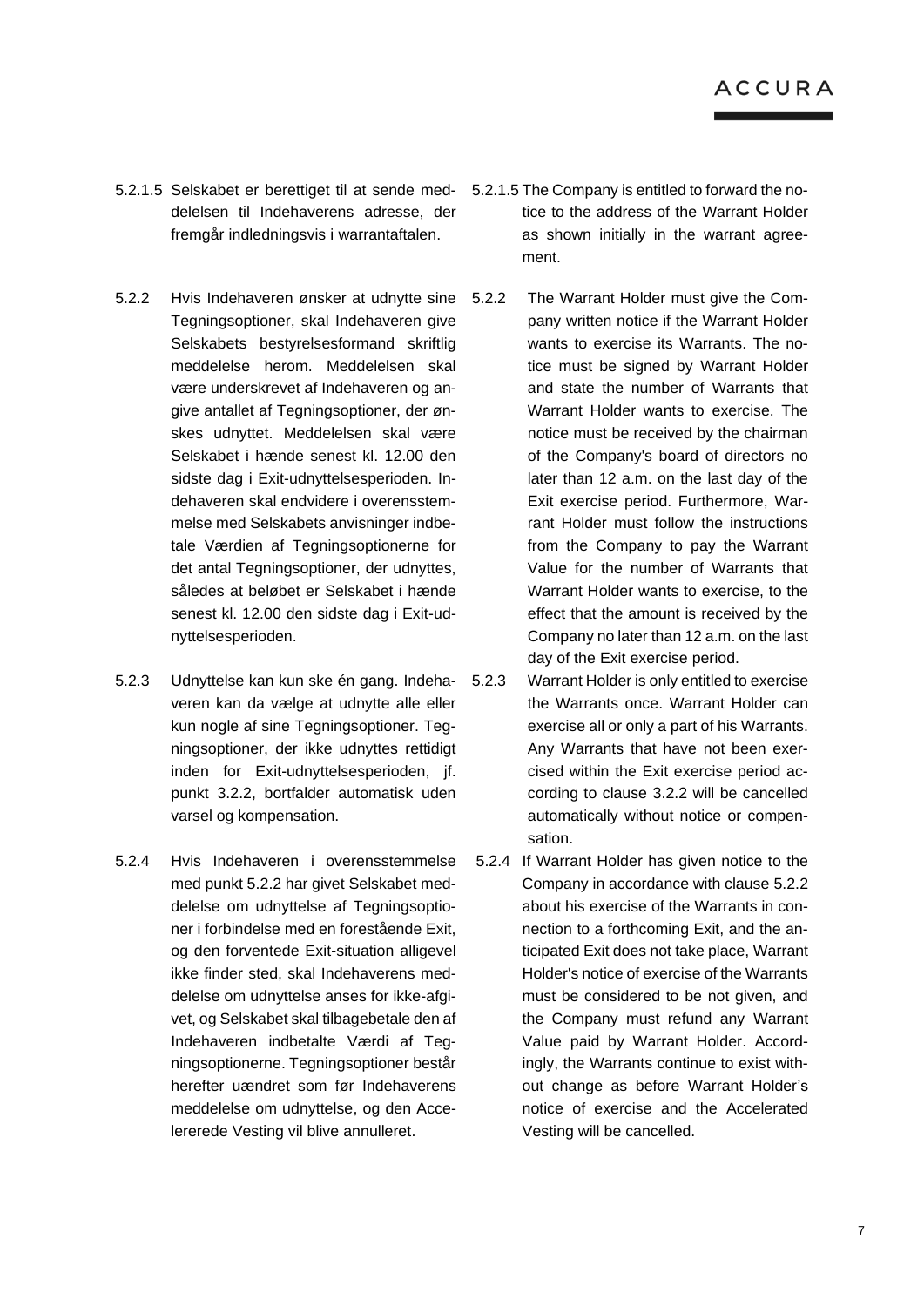- 5.3 Selskabet skal – dog med respekt for punkt 5.2.4 – tilstræbe at udstede de kapitalandele, som Indehaveren har tegnet i overensstemmelse med punkt 5.2.2, snarest muligt efter udløbet af Exit-udnyttelsesperioden.
- 5.3.1 Hvis Indehaveren i overensstemmelse med punkt 5.2.2 har givet Selskabet meddelelse om udnyttelse af Tegningsoptioner i forbindelse med en forestående Exit, vil Selskabet i en sådan situation være berettiget til som alternativ til udstedelse af kapitalandele til Indehaveren at foretage differenceafregning. "Differenceafregning" sker ved modtagelse af et kontantbeløb, der beregnes som forskellen mellem (a) Værdi af Tegningsoptionerne og (b) den Foreløbige Exitkurs. Den "Foreløbige Exitkurs" udgør den i pkt. 5.2.1.2 oplyste forventede salgspris/børsintroduktionskurs/likvidationsprovenu/kontantprovenu. Såfremt salgsprisen etc. ikke er kendt på tidspunktet for afsendelse af den i pkt. 5.2.1 nævnte meddelelse, er Selskabets bestyrelse berettiget til at fastsætte en estimeret Foreløbig Exitkurs.
- 5.3.2 Selskabets meddelelse om Differenceafregning skal afgives senest 5 bankdage efter udløbet af Exit-udnyttelsesperioden og skal indeholde oplysning om Den Foreløbige Exitkurs.
- 5.3.3 I tilfælde af, at den faktisk opnåede salgspris/likvidationsprovenu/kontantprovenu (den "Endelige Exitkurs") afviger fra den Foreløbige Exitkurs, er Selskabet berettiget til at foretage regulering af Differenceafregningen, således at Differenceafregningen foretages på grundlag af den Endelige Exitkurs.
- The Company must with respect to clause 5.2.4. however – aspire to issue the shares that Indehaveren has subscribed for according to clause 5.2.2 as soon as possible after the expiry of the Exit exercise period.
- If Warrant Holder has given notice to the Company in accordance with 5.2.2 about his exercise of Warrants in connection with a forthcoming Exit, the Company will be entitled to make a cash settlement as an alternative to the issuing of shares to Warrant Holder. The "Cash Settlement" will be performed by payment to Warrant Holder of a cash amount equal to the difference between (a) the Warrant Value and (b) the Preliminary Exit Price. The "Preliminary Exit Price" amounts to the anticipated sales price/initial public offering price/liquidation proceeds/cash proceeds stated in clause 5.2.1.2. If the sales price etc. is not known at the time of the dispatch of the notice according to clause 5.2.1, the board of directors of the Company is entitled to determine an estimated Preliminary Exit Price.
- The notice from the Company regarding Cash Settlement must be given no later than 5 business days after the expiry of the Exit exercise period and must include information on the Preliminary Exit Price.
- In the event that the actual sales price /liquidation proceeds/cash proceeds (the "Final Exit Price") deviates from the Preliminary Exit Price, the Company is entitled to adjust the Cash Settlement to the effect that the Cash Settlement is made on the basis of the Final Exit Price.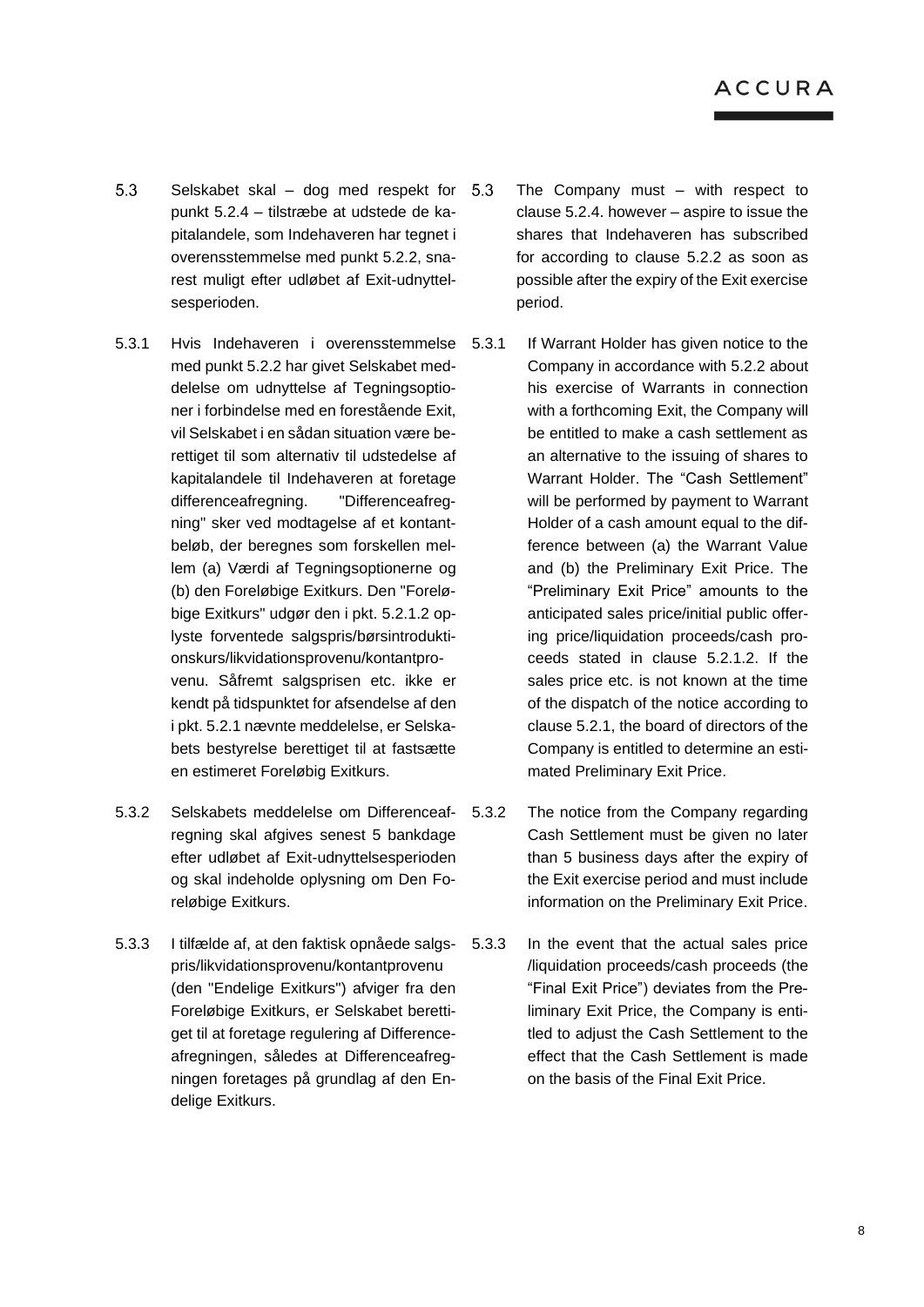- 5.3.4 Differenceafregningen forfalder til kontant betaling senest 20 bankdage efter gennemførelse af Exit.
- **6 INDEHAVERENS FRATRÆDEN I PERI-ODEN FREM TIL UDNYTTELSE AF EL-LER BORTFALD AF TEGNINGSOPTIO-NER**
- $6.1$ Såfremt Indehaveren ophører med at være ansat/bestyrelsesmedlem i Selskabet eller i et andet selskab i koncernen, uanset årsagen til ophøret, vil det have betydning for Indehaverens ret til at udnytte Tegningsoptioner som følger:
- $6.2$ I følgende "Good Leaver"-situationer bevarer Indehaveren retten til at udnytte de Tegningsoptioner, som er modnet i henhold den konkrete modningsplan i den individuelle warrantaftale. Modnede Tegningsoptioner, der ikke er udnyttet inden for 3 måneder fra opsigelsesdatoen, bortfalder uden kompensation. Tegningsoptioner vedrørende fremtidige måneder, der endnu ikke er udstedt eller tildelt, skal ikke udstedes eller tildeles, og bortfalter og annuleres tilsvarende:
- 6.2.1 Indehaveren opsiges af Selskabet, uden at en sådan opsigelse skyldes Indehaverens misligholdelse af ansættelsesforholdet mellem Indehaveren og Selskabet.
- 6.2.2 Indehaveren fratræder efter egen opsigelse, fordi Indehaveren kan oppebære folkepension eller anden alderspension fra Selskabet.
- The Cash Settlement falls due no later than 20 business days after the completion of an Exit.
- **6 RETIREMENT OF THE WARRANT HOLDER IN THE PERIOD UNTIL THE EXERCISE OR CANCELLATION OF WARRANTS**
- If the Warrant Holder ceases to be an employee/member of the board of directors in the Company or in a company in the group, regardless of the reason of the termination, it affects the Warrant Holder's right to exercise the Warrants as follows:
- In the following "Good Leaver" situations, the Warrant Holder will have the right to exercise the number of Warrants already vested according to the specific vesting plan in the warrant agreement. Vested Warrants, that have not been exercised within 3 months from the date of termination, shall become null and void without compensation. Warrants pertaining to future months that have not yet been issued or vested shall not issued or vested and shall become null and void without compensation:
	- The Company terminates the employment contract with the Warrant Holder, without Warrant Holder having breached the terms of the employment contract between the Warrant Holder and the Company.
- The Warrant Holder terminates the employment contract because he is entitled to old-age pension under the national pension scheme or other old-age pension from the Company.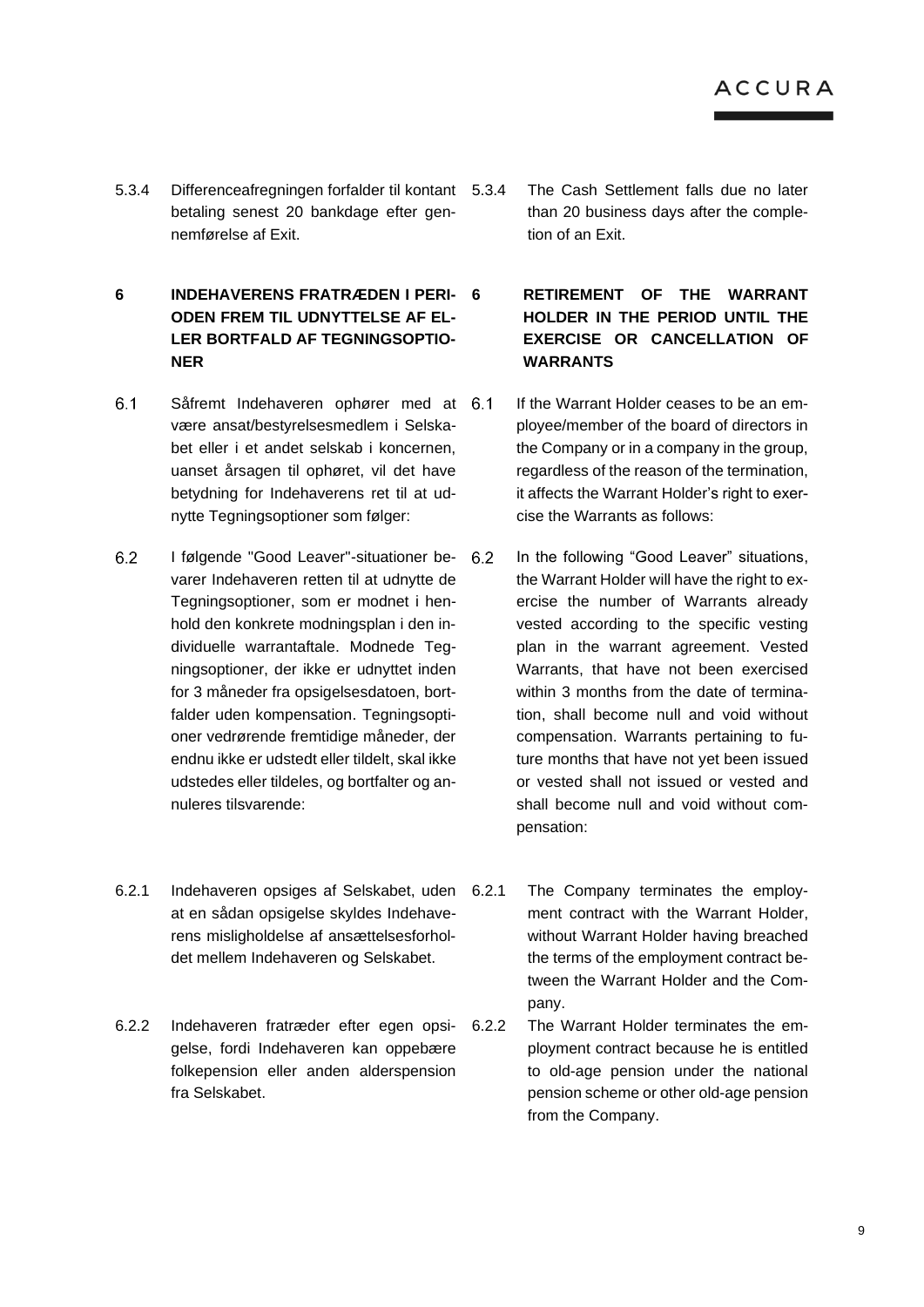- 6.2.3 Indehaveren afgår ved døden eller invalideres permanent i en grad, så Indehaveren ikke længere kan varetage sine arbejdsforpligtelser over for Selskabet.
- 6.2.4 Indehaveren fratræder selv sin stilling som følge af grov misligholdelse af ansættelsesforholdet fra Selskabets side.
- 6.3 Indehaveren skal betragtes som en "bad leaver" i forhold til denne aftale ("Bad Leaver" situationer), hvis Indehaverens ansættelse i Selskabet ophører under andre omstændigheder end beskrevet i punkt 6.2.
- 6.3.1 I en "Bad Leaver"-situation bortfalder samtlige af Indehaverens tildelte og modnet, men ikke udnyttede Tegningsoptioner, og ikke-tildelte Tegningsoptioner automatisk og uden kompensation.
- 6.3.2 Hvis Indehaveren efter sin opsigelse i Selskabet, men mens Warrantindehaveren har uudnyttede Tegningsoptioner, i) overtræder en gældende konkurrence eller kundeklausul overfor Selskabet, ii) misbruger eller offentliggør fortrolige oplysninger, hvad enten dette sker skriftligt eller mundtligt, eller iii) overtræder gældende regler for handel med aktier i Selskabet og/eller Selskabets interne regler om handel med aktier, annulleres Tegningsoptioner automatisk og uden kompensation.
- 6.4 Ved "fratræden" forstås det tidspunkt, hvortil Indehaveren modtager vederlag fra
- The Warrant Holder dies or is permanently disabled to the extent that Warrant Holder can no longer handle his obligation to work for the Company.
- If the Warrant Holder terminates the employment with the Company due to material breach by the Company of its obligations according to the employment contract between the Warrant Holder and the Company.
- The Warrant Holder must be considered a "bad leaver" for the purpose of this warrant scheme ("Bad Leaver" situations), if the Warrant Holder ceases to be employed by the Company under other circumstances than those described in clause 6.2.
- If the Warrant Holder is a "Bad Leaver", all the issued and invested but not exercised Warrants and all non-issued Warrants of Warrant Holder will be cancelled automatically and without compensation.
- If the Warrant Holder after termination of its employment but while the Warrant Holder holds unexercised Warrants, i) breaches an applicable non-competition and/or a non-solicitation of customers clause towards the Company, ii) abuses, including but not limited to by way of disclosure, any confidential information, whether written or oral, or iii) breaches any statutory requirements and regulations relating to trading of stocks and the Company's and/or the Company's internal rules on insider trading, the Warrants will be cancelled automatically and without compensation.
	- "Termination" must be interpreted as the time when the Warrant Holder ceases to receive salary from the Company, regardless if the Warrant Holder ceases to work for the Company at a time prior to this.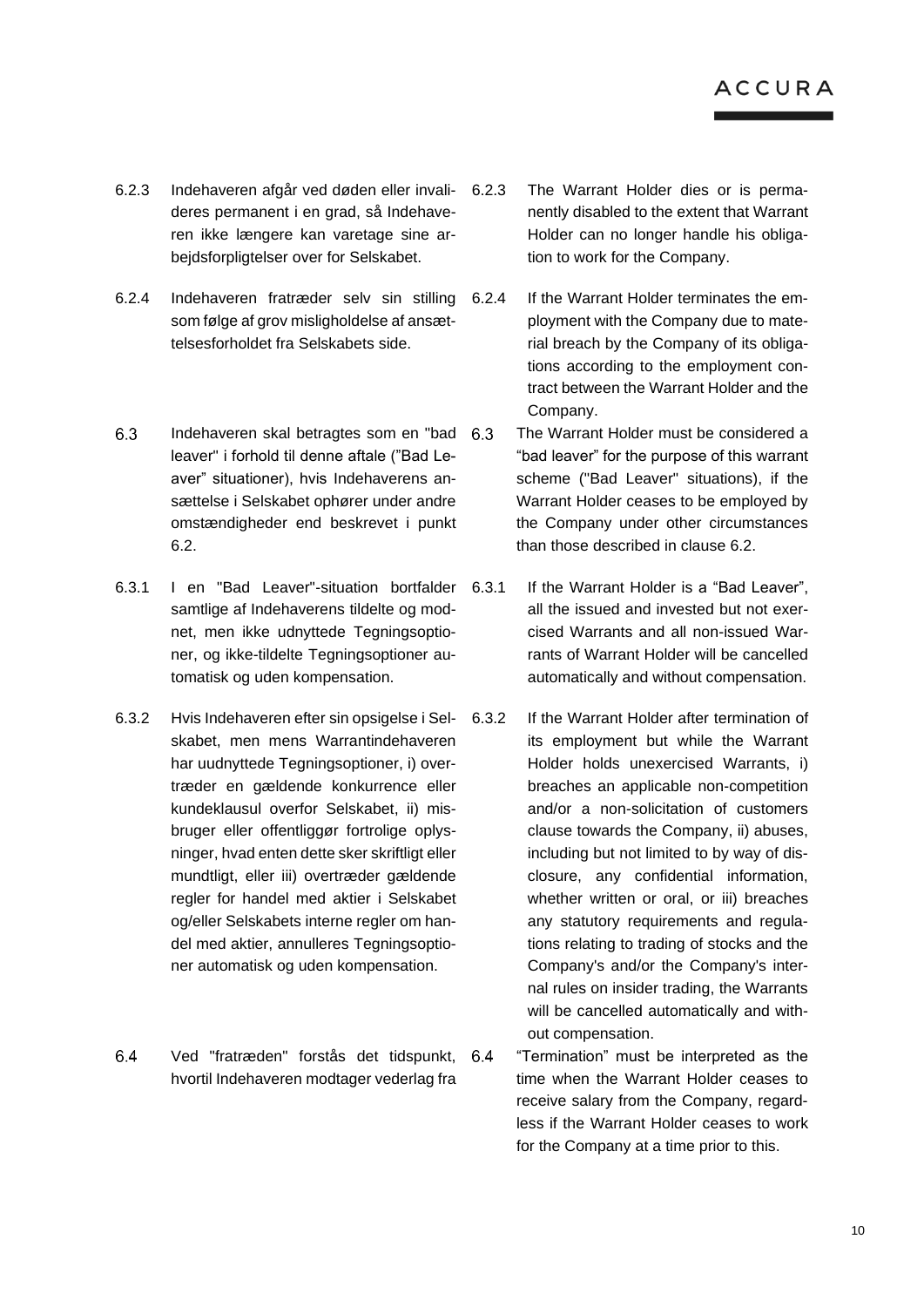Selskabet, uanset om Indehaveren ophører med at arbejde for Selskabet på et tidligere tidspunkt.

# **7 STRUKTURÆNDRINGER I SELSKA-BET**

- $7.1$ Strukturændringer i Selskabet, som beskrevet i selskabslovens § 167, stk. 3, der finder sted forud for udnyttelsen af Tegningsoptioner, skal have følgende konsekvenser for udnyttelseskursen for de uudnyttede Tegningsoptioner og det antal kapitalandele, der kan tegnes på grundlag af en Tegningsoption:
- <span id="page-10-0"></span>7.1.1 Foretages der kapitalforhøjelse (herunder også fondsemission), udstedelse af Tegningsoptioner eller konvertible gældsbreve i Selskabet til markedskurs, foretages der ingen regulering af Værdien af Tegningsoptionerne eller det antal kapitalandele, som kan tegnes på grundlag af en Tegningsoption.

Foretages der kapitalforhøjelse, udstedelse af Tegningsoptioner eller konvertible gældsbreve i Selskabet til værdier, der er lavere end markedskursen, skal Indehaveren stilles, som om kapitalforhøjelsen eller udstedelsen ikke havde fundet sted, ved regulering af Værdien af Tegningsoptionerne eller det antal kapitalandele, som kan tegnes på grundlag af en Tegningsoption.

Hvis en kapitalforhøjelse til favørkurs eller overkurs foretages af en eller flere af de eksisterende kapitalejere, og kapitalforhøjelsen gennemføres som følge af et opstået kapitalbehov, inklusive en situation, hvor Selskabets långivere anmoder om kapitaltilførsel eller som konsekvens af, en anti-dilution bestemmelse i Selskabets

# **7 STRUCTURAL CHANGES IN THE COM-PANY**

- Structural changes in the Company as defined in the Danish Company's Act, section 167 (3), that take place prior to the exercise of the Warrants must have the following consequences for the exercise price of the unexercised Warrants and the number of shares that can be subscribed for on the basis of the Warrants:
- If a capital increase (including issuing of bonus shares), issuing of Warrants or convertible debt instruments in the Company is adopted at market price, there must be no adjustment of the Warrant Value or the number of shares that can be subscribed for on the basis of a Warrant.

If a capital increase, issuing of Warrants or convertible debt instruments in the Company is adopted at a price lower than market price, Warrant Holder must be compensated as if the capital increase or the issue had not taken place by adjustment of the Warrant Value or the number of shares that can be subscribed for on the basis of a Warrant.

If a capital increase is adopted at a favourable price or premium by one or more of the existing shareholders, and the capital increase is made as a consequence of a capital requirement, including a situation where the creditors of the Company request a capital infusion or as consequence of an anti-dilution provision in the shareholders' agreement of the Company,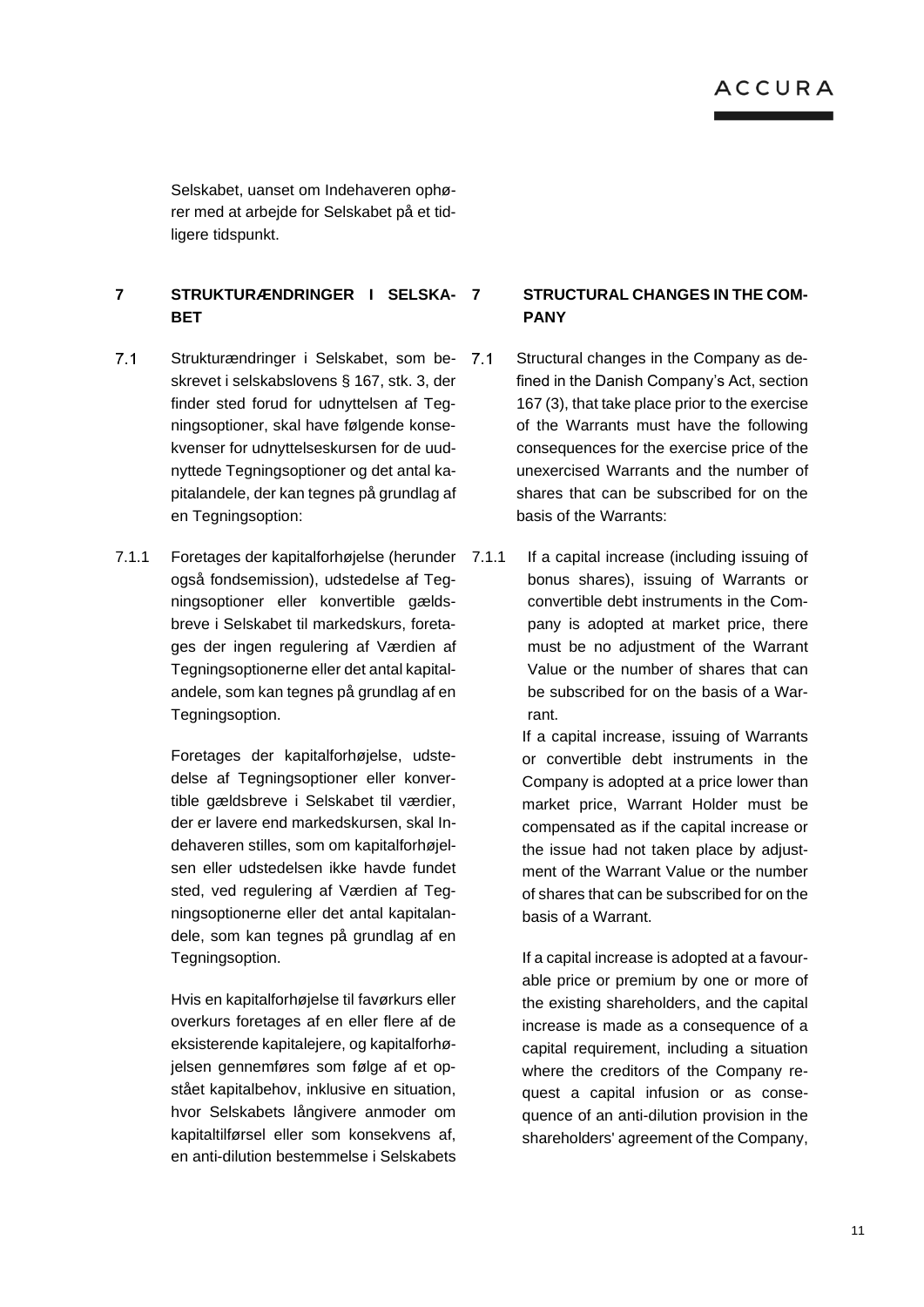ejeraftale, foretages ingen regulering af Værdien af Tegningsoptionerne eller det antal kapitalandele, som kan tegnes på grundlag af en Tegningsoption.

- 7.1.2 Uanset det i punkt [7.1.1](#page-10-0) anførte, er udstedelse af kapitalandele, Tegningsoptioner og/eller konvertible gældsbreve til medarbejdere, direktører eller bestyrelsesmedlemmer i Selskabet og andre efter bestyrelsens valg samt udnyttelse af Tegningsoptioner ikke forhold, der kan føre til regulering af Værdien af Tegningsoptionerne eller det antal kapitalandele, som kan tegnes på grundlag af en Tegningsoption.
- 7.1.3 Foretages der kapitalnedsættelse i Selskabet til markedskurs, foretages ingen regulering af Værdien af Tegningsoptionerne eller det antal kapitalandele, som kan tegnes på grundlag af en Tegningsoption. Foretages der en kapitalnedsættelse i Selskabet til andet end markedskursen, skal Indehaveren stilles neutralt ved regulering af udnyttelseskursen eller det antal kapitalandele, som kan tegnes på grundlag af en Tegningsoption.
- $7.2$ Udlodninger af udbytte til kapitalejerne i et 7.3 regnskabsår, som sker på basis af et positivt driftsoverskud i det pågældende regnskabsår, vil ikke udløse regulering af udnyttelseskursen eller det antal kapitalandele, som kan tegnes på grundlag af en Tegningsoption.
- $7.3$ Hvis der udbetales vederlag til kapital- 7.4 ejerne i Selskabet som led i en spaltning med Selskabet, som indskydende og bestående Selskab, og spaltningen ikke udgør en Exit som defineret i punkt 5 skal Indehaveren stilles, som om sådanne udbetalinger ikke har fundet sted i form af en regulering af udnyttelseskursen, eller det

there must be no adjustment of the Warrant Value or the number of shares that can be subscribed for on the basis of a Warrant.

- Regardless of clause 7.1.1, the issue of shares, Warrants and/or convertible debt instruments to employees, members of the executive board or members of the board of directors in the Company and others as determined by the board of directors as well as exercise of Warrants are not situations that may lead to adjustment of the Warrant Value or the number of shares that can be subscribed for on the basis of a Warrant.
- If a capital decrease at market value is adopted in the Company, there must be no adjustment of the Warrant Value or the number of shares that can be subscribed for on the basis of a Warrant. If a capital decrease, which is not at market value, is adopted in the Company, the Warrant Holder must be kept in a neutral position by means of an adjustment of the exercise price or the number of shares that can be subscribed for on the basis of a Warrant.
- If a dividend is paid to the shareholders in a financial year, based on a positive operating profit in the relevant financial year, there must be no adjustment of the exercise price of the Warrant or the number of shares that can be subscribed for on the basis of a Warrant.
- If a consideration is paid to the shareholder in the Company as a part of a demerger with the Company as the transferor company and existing company, and if the demerger does not constitute an Exit as defined under clause 5, the Warrant Holder must be put in a position as if the consider-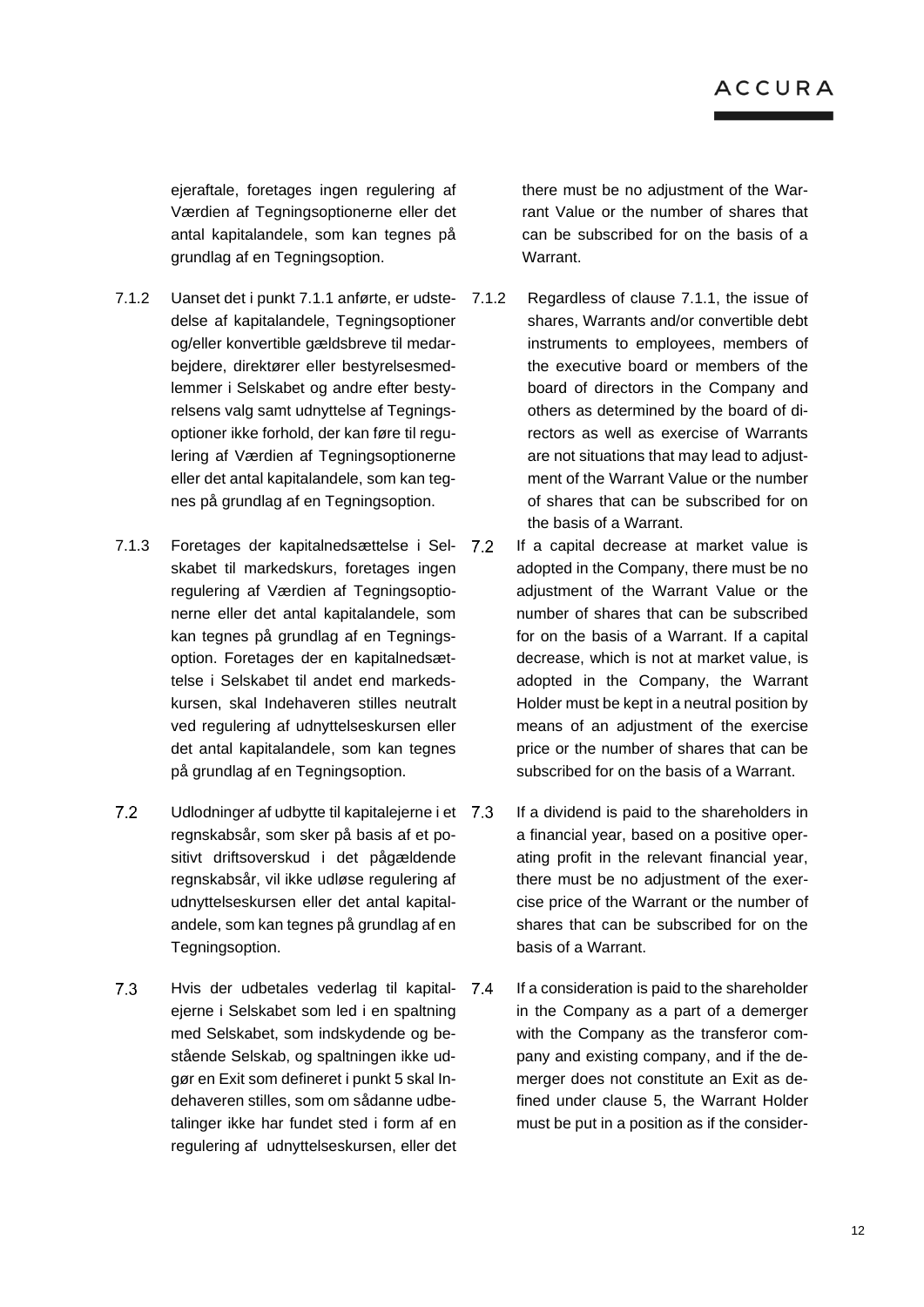antal kapitalandele, som kan tegnes på grundlag af en Tegningsoption.

- $7.4$ Hvis selskabet i perioden før udnyttelsen af Tegningsoptioner træffer beslutning om opløsning af selskabet ved likvidation eller opløsning efter selskabslovens § 216, skal selskabet senest 30 bankdage før gennemførelsen af likvidationen eller opløsningen sende en skriftlig meddelelse til Indehaveren om den planlagte likvidation eller opløsning. Indehaveren kan herefter ved skriftlig meddelelse til selskabet udnytte Tegningsoptioner i en periode på 10 bankdage efter modtagelsen af selskabets skriftlige meddelelse. Tegningsoptioner, der ikke udnyttes i overensstemmelse med ovenstående, bortfalder automatisk uden varsel eller kompensation.
- $7.5$ Hvis Selskabet fusionerer med Selskabet som det fortsættende Selskab eller indgår i en spaltning med Selskabet som det modtagende selskab, foretages ingen regulering af Værdien af Tegningsoptionerne eller det antal kapitalandele, som kan tegnes på grundlag af en Tegningsoption, medmindre der i denne forbindelse sker en kapitalforhøjelse, der ifølge punkt [7.1.1](#page-10-0) medfører en regulering.
- $7.6$ Hvis Selskabet indgår i en fusion med Selskabet som det ophørende selskab, hvis der ved aktieombytning etableres nyt holdingselskab med samme kreds af kapitalejere, eller hvis Selskabet ophørsspaltes, uden at dette i nogen af tilfældene fører til en Exit som defineret i punkt 5, er Indehaveren berettiget og forpligtet til - mod bortfald/annullering af de eksisterende Tegningsoptioner - vederlagsfrit at modtage nye Tegningsoptioner med tilsvarende

ation had not been paid by means of an adjustment of the exercise price or the number of shares that can be subscribed for on the basis of a Warrant.

- If the Company in a period before the exercise of the Warrants adopts a decision to dissolve the Company by liquidation or dissolve the Company pursuant to section 216 of the Danish Companies Act *(selskabsloven)*, the Company must give notice to Warrant Holder about the contemplated liquidation or dissolution no later than 30 business days before the completion of the liquidation or the dissolution. The Warrant Holder can hereafter, in a period of 10 banking days from the receipt of the notice from the Company, exercise the number of Warrants issued to the Warrant Holder at that date by written notice. Warrants that are not exercised according to the above will be cancelled automatically without notice or compensation.
- If the Company enters into a merger with the Company as the surviving company or enters into a demerger with the Company as the transferee company, there must be no adjustment of the Warrant Value or the number of shares that can be subscribed for on the basis of a Warrant, unless this situation includes a capital increase, which according to clause 7.1.1 leads to an adjustment.
- If the Company enters into a merger with the Company as the non-surviving company, if in connection with an exchange of shares, a new holding company is created with the same group of shareholders, or if the Company is dissolved by a demerger without any of these situations resulting in an Exit as defined under clause 5, Warrant Holder is entitled and obligated – against cancellation of the existing Warrants - to receive new Warrants free of charge with an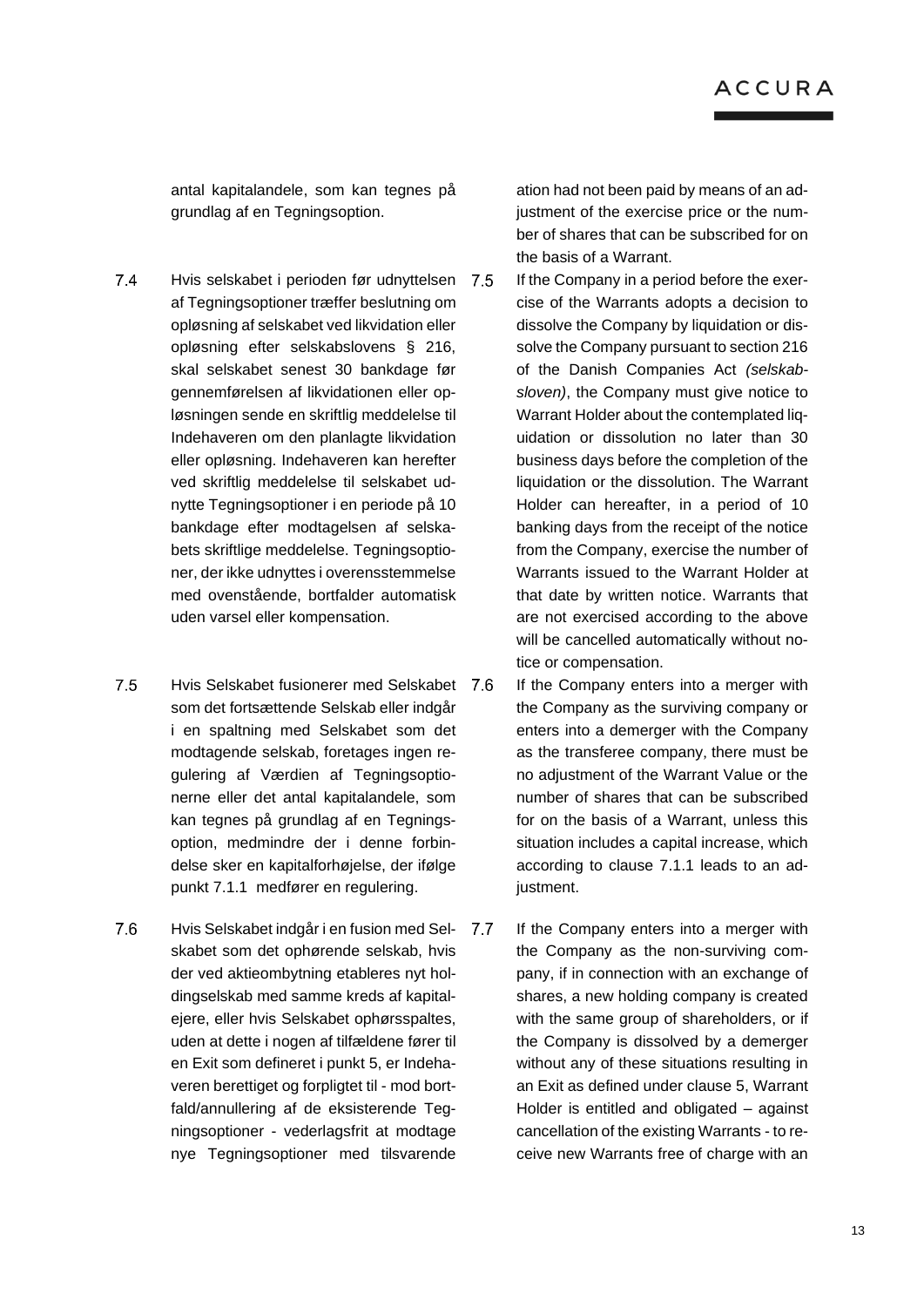værdi og i det væsentlige tilsvarende vilkår i det ved fusionen eller aktieombytningen fortsættende selskab, eller i et eller flere af de selskaber, hvortil spaltningen er sket, alt efter Selskabets bestyrelses nærmere bestemmelser.

- $7.7$ Hvis Selskabets aktier afnoteres, som de- 7.8 fineret i kapitalmarkedsloven og som reguleret af reglerne for udstedere af aktier eller Nasdaq First North Growth Market Denmark Rule Book, har Indehaveren ret og pligt til (se dog definition af Exit og Accelereret Vesting) til gratis at modtage nye Tegningsoptioner med en tilsvarende værdi og vilkår mod annullering af de eksisterende Tegningsoptioner.
- $7.8$ Såfremt Aktiernes nominelle værdi æn- 7.9 dres, skal der foretages regulering af antallet af kapitalandele, som kan tegnes i forbindelse med udnyttelse af Tegningsoptioner, således at værdien af Tegningsoptioner forbliver den samme.
- 7.9 af udnyttelseskursen eller det antal kapitalandele, som kan tegnes på grundlag af en Tegningsoption, foretages af Selskabets bestyrelse på baggrund af beregninger foretaget af en af Selskabets bestyrelse udpeget revisor, medmindre der kan opnås enighed om reguleringen på anden vis.
- $7.10$ Værdien af Tegningsoptionerne kan ikke ved regulering efter dette punkt 7 reduceres til et beløb, som er lavere end den nominelle værdi af kapitalandelene (kurs pari). Såfremt en regulering efter dette punkt 7 resulterer i en lavere Værdi af Tegningsoptionerne end kurs pari, skal de

equivalent value and, in the essence, corresponding terms in the surviving company from the merger or the exchange of shares, or in one or more of the companies resulting from the demerger, depending on the decision of the board of directors of the Company.

- If the Company's shares are delisted, as defined in the Danish Capital Market Act (*kapitalmarkedsloven*) and as regulated by the Rules for Issuers of Shares, or Nasdaq First North Growth Market Denmark Rule Book, the Warrant holder is entitled and obligated (noting, however, the definition of Exit and Accelerated Vesting) - against cancellation of the existing Warrants - to receive new warrants free of charge with an equivalent value and, in the essence, corresponding terms in the Company.
- If the nominal value of the shares is changed, there must be an adjustment of the Warrant Value or the number of shares that can be subscribed for on the basis of a Warrant, thus the value of the Warrants remains unchanged.
- En eventuel regulering efter dette punkt 7 A prospective adjustment according to this clause 7 of the exercise price or the number of shares that can be subscribed for on the basis of a Warrant, must be decided by the board of directors of the Company on the basis of calculations made by an auditor appointed by the board of directors of the Company, unless in some other manner they can reach an agreement concerning the adjustment.
	- The exercise value cannot by adjustment according to this clause 7 be reduced to an amount lower than the nominal value of the shares (par value). If an adjustment according to this clause 7 will result in a Warrant value lower than par value, the Warrants in question must expire, unless the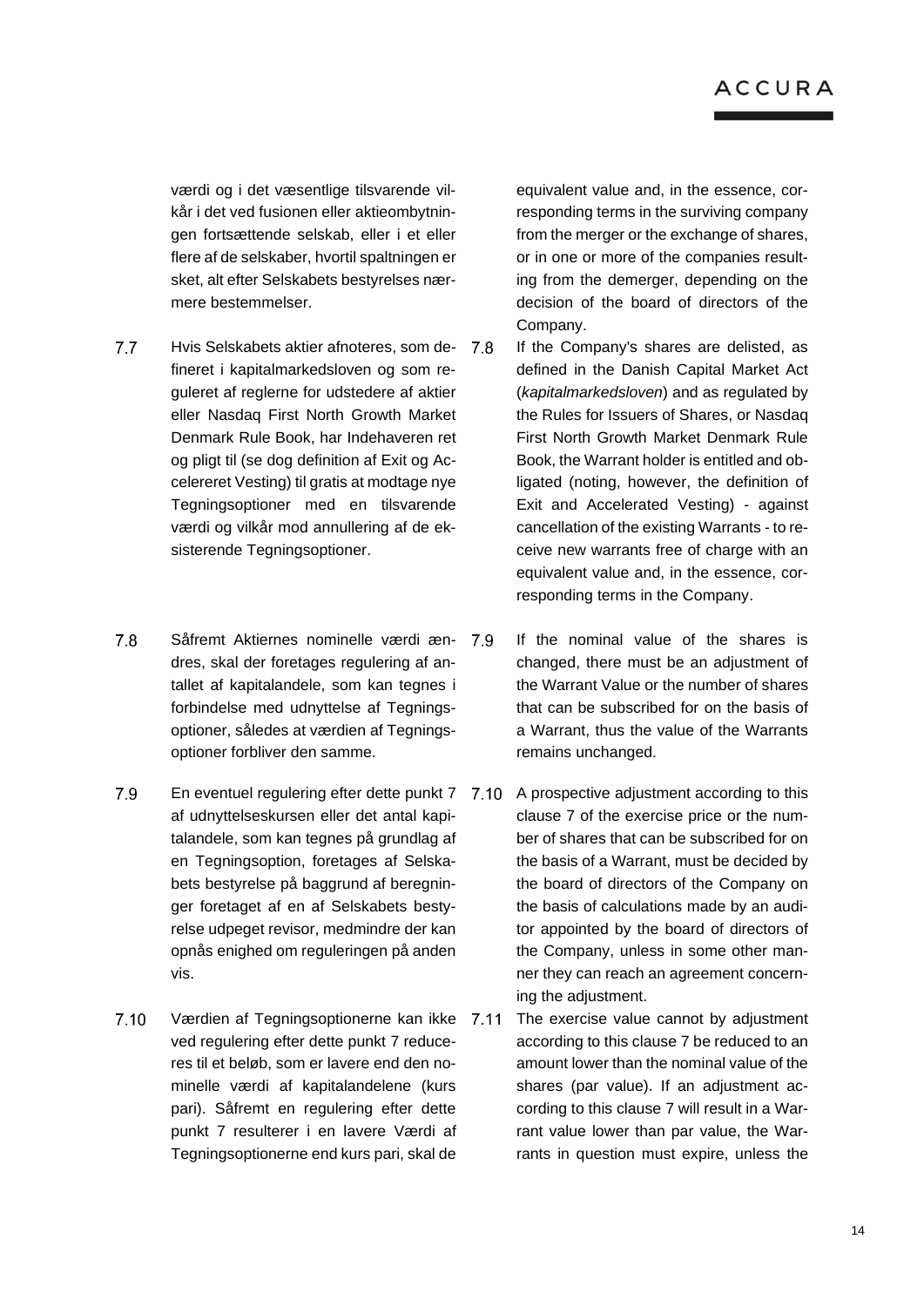pågældende Tegningsoptioner udløbe, medmindre Indehaveren accepterer, at Værdien af Tegningsoptionerne er justeret til kurs pari, uden nogen form for kompensation.

 $8.1$ I det omfang Selskabets aktier ikke er op- 8.1 taget til handel på et reguleret marked eller en multilateral handelsfacilitet, skal Indehaveren som betingelse for at udnytte tildelte Tegningsoptioner under dette warrantprogram, fra første gang Tegningsoptioner udnyttes, underskrive Selskabets til enhver tid gældende ejeraftale(r), medmindre Selskabets kapitalejere der repræsenterer majoriteten af stemmerettighederne, ikke anmoder herom.

# **9 OMBYTNING MED EKSISTERENDE AKTIER**

- $9.1$ Selskabet er berettiget til at vælge at ombytte udnyttede Tegningsoptioner med eksisterende aktier i Selskabet i stedet for nytegnede aktier. Ejerskab til aktierne noteres i ejerbogen mod samtidig betaling af et beløb svarende til tegningsprisen.
- $9.2$ I stedet for at udstede aktier til Indehaveren kan Selskabet vælge at differenceafregne Indehaverens Tegningsoptioner ved at kontant betale differencen mellem tegningsprisen på Tegningsoptioner og den officielt noterede kurs på Selskabets aktier, hvor Selskabets aktier er optaget til handel, på datoen for Indehaverens udnyttelse af Tegningsoptioner.

Warrant Holder accepts that the Warrant value is adjusted to par value without any compensation.

### **8 EJERAFTALE 8 SHAREHOLDERS' AGREEMENT**

To the extent the Company's shares are not admitted to trading on a regulated market or on a multilateral trading facility, the Warrant Holder shall from the first time of exercise of Warrants as a condition to having exercised Warrants under this program, enter into the Company's shareholders' agreement(s) as applicable from time to time unless the Company's shareholders representing at least the majority of the voting rights do not make a request in this regard.

# **9 EXCHANGE WITH EXISTING SHARES**

- The Company shall be entitled to choose to exchange exercised Warrants for existing shares in the Company instead of newly issued shares. Ownership to such shares shall be entered in the shareholders' register against simultaneous payment of an amount corresponding to the subscription price.
- Instead of issuing shares to the Warrant Holder, the Company may decide to carry out a net settlement of the Warrant Holder's Warrants by cash payment of the difference between the subscription price of the Warrants and the officially listed share price of the Company's shares where the Company's shares are admitted to trading on the date of the Warrant Holder's exercise of Warrants.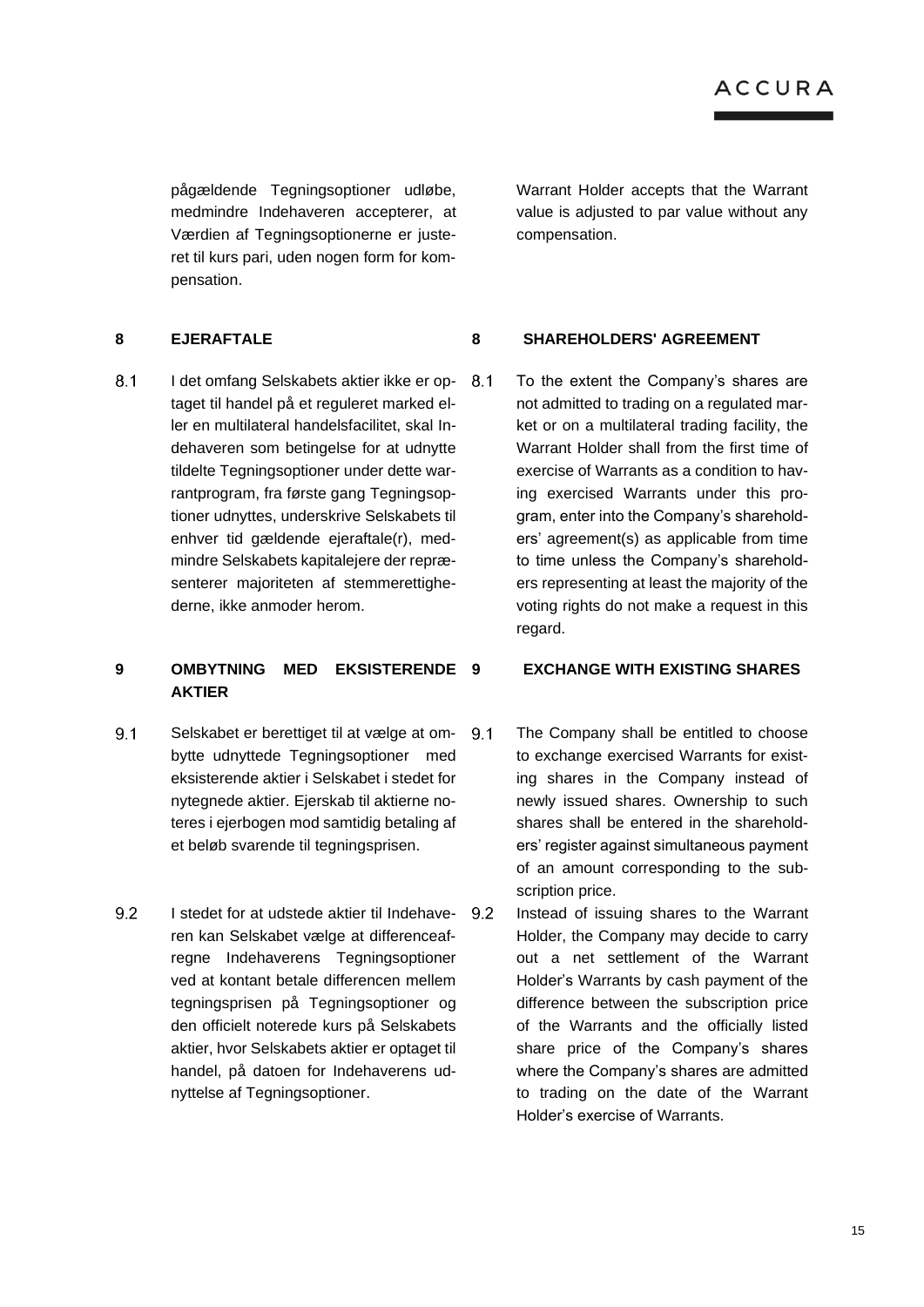9.3 Differencen betales kontant til en konto 9.3 anvist af Indehaveren senest halvtreds (50) dage efter Selskabets modtagelse af meddelelse om udnyttelse.

# **10 GENANVENDELSE OG GENUDSTE-DELSE**

 $10.1$ Bestyrelsen er bemyndiget til at genanvende og genudstede Tegningsoptioner.

# **11 OMSÆTTELIGHED 11 TRANSFERABILITY**

 $11.1$ Tegningsoptioner er personlige og kan hverken sælges, bortgives, pantsættes eller på anden måde overdrages til tredjemand, frivilligt eller ved udlæg, medmindre Selskabets bestyrelse meddeler forudgående skriftligt samtykke hertil.

- $12.1$ Disse vilkår og ethvert dokument eller en- 12.1 hver aftale underskrevet eller indgået i henhold til disse vilkår eller beslutninger vedrørende udstedelse af Tegningsoptioner er underlagt og skal fortolkes i overensstemmelse med dansk ret.
- $12.2$ Enhver tvist, som måtte opstå i forbindelse med disse vilkår eller ethvert dokument eller enhver aftale underskrevet eller indgået i henhold til disse vilkår eller beslutninger vedrørende udstedelse af Tegningsoptioner eller udnyttelsen af Tegningsoptioner, herunder tvister vedrørende eksistens, fortolkning, gyldighed eller ophør, skal afgøres ved dansk voldgift ved Voldgiftsinstituttet efter de af Voldgiftsinstituttet vedtagne regler herom, som er gældende ved voldgiftssagens anlæg.

The difference shall be paid in cash to an account indicated by the Warrant Holder no later than fifty (50) days after the Company's reception of the notification concerning exercise.

### **10 RE-USE AND RE-ISSUE**

10.1 The board of directors is authorised to reuse and re-issue Warrants.

Warrants are personal and may not be  $11.1$ sold, given away, mortgaged or in any other way transferred to third parties, voluntarily or by charge, unless the Company's board of directors has given prior written consent.

# **12 LOVVALG OG VOLDGIFT 12 GOVERNING LAW AND ARBITRATION**

- These terms and any documents or agreements signed or entered into in accordance with these terms or resolutions to issue Warrants shall be governed by and construed in accordance with the Danish law.
- 12.2 Any dispute arising out of or in connection with these terms or any documents or agreements signed or entered into in accordance with these terms or resolutions to issue warrants or the exercise of Warrants, including any disputes regarding the existence, interpretation, validity or termination shall be settled by Danish arbitration arranged by Danish Institute of Arbitration in accordance with the rules of arbitration procedure adopted by the Danish Institute of Arbitration and in force at the time when such proceedings are commenced.